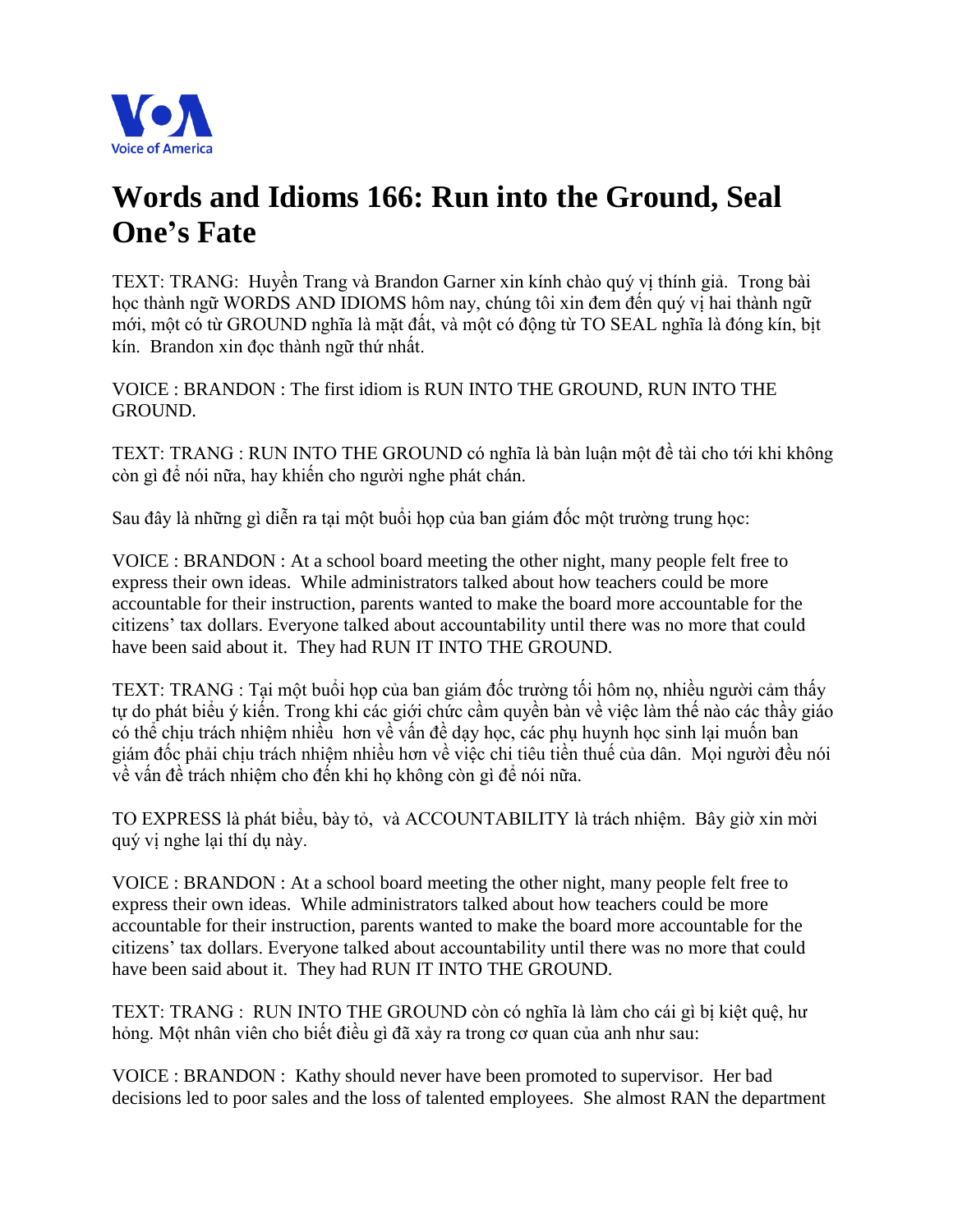INTO THE GROUND. Fortunately, a replacement was hired, who slowly returned us to profitability.

TEXT: TRANG : Cô Kathy đáng lý ra đã không nên được thăng chức lên làm quản lý. Những quyết đinh sai lầm của cô đã khiến công ty không bán được hàng, và nhiều nhân viên giỏi đã nghỉ việc. Cô ấy suýt nữa làm cho công ty bi kiệt quê. May thay, công ty đã mướn một người mới để thay thế cô, và người này đã từ từ giúp cho công ty có lợi nhuận như trước.

TALENTED là có tài, và REPLACEMENT là người thay thế. Bây giờ Brandon xin đọc lại thí du này.

VOICE : BRANDON : Kathy should never have been promoted to supervisor. Her bad decisions led to poor sales and the loss of talented employees. She almost RAN the department INTO THE GROUND. Fortunately, a replacement was hired, who slowly returned us to profitability.

## MUSIC BRIDGE

TEXT: TRANG : Tiếp theo đây là thành ngữ thứ hai.

VOICE : BRANDON: The second idiom is SEAL ONE'S FATE, SEAL ONE'S FATE.

TEXT: TRANG : SEAL ONE'S FATE có môt từ mới là FATE nghĩa là đinh mênh, số phân. SEAL ONE'S FATE có nghĩa là định đoạt số phân của một người nào.

Anh Joe nói về trường hợp của cháu gái anh như sau:

VOICE : BRANDON : My niece has been planning to go to her highschool dance for months. But her dad warned her that he wouldn't tolerate any more poor grades in her science class. If she doesn't do well on her next exam, it will SEAL HER FATE; she won't be allowed to go to the dance.

TEXT: TRANG : Từ nhiều tháng nay, cháu gái tôi đã chuẩn bị đi dư buổi khiêu vũ ở trường trung học của cháu. Nhưng cha cháu cảnh cáo rằng ông sẽ không dung thứ thêm bất cứ điểm xấu nào trong lớp khoa học của cháu. Nếu cháu không thi giỏi vào kỳ tới thì số phân của cháu sẽ được định đoạt: Cháu sẽ không được phép đi dự buổi khiêu vũ.

TO WARN là cảnh cáo, và TO TOLERATE là dung túng. Bây giờ xin mời quý vi nghe lai thí du nàv.

VOICE : BRANDON : My niece has been planning to go to her highschool dance for months. But her dad warned her that he wouldn't tolerate any more poor grades in her science class. If she doesn't do well on her next exam, it will SEAL HER FATE; she won't be allowed to go to the dance.

TETX: TRANG: Sư thất vong thường gây nên nhiều đau khổ, nhất là đối với giới trẻ. Sau đây là trường hợp của một học sinh nộp đơn vào một trường đại học danh tiếng tại Mỹ.